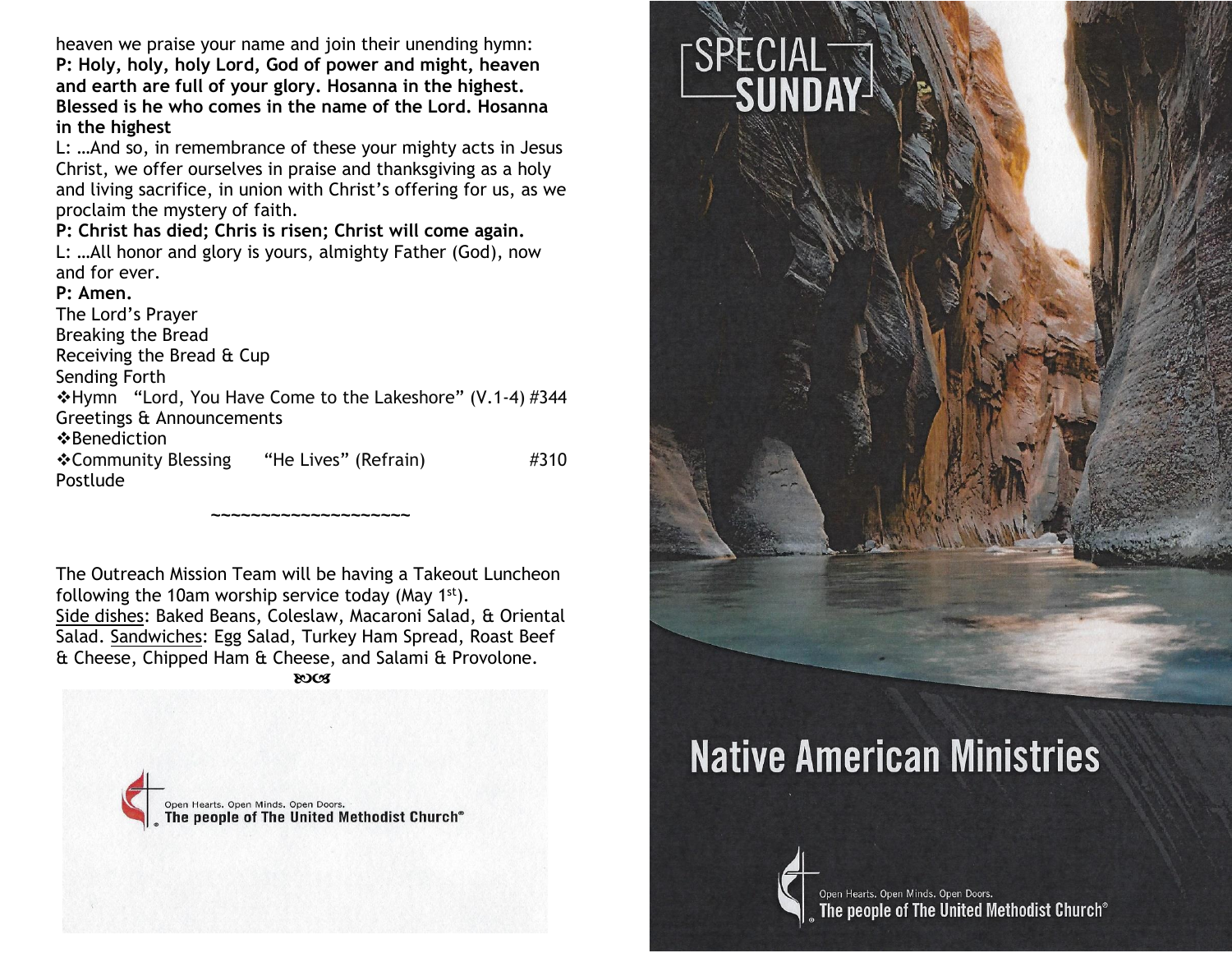| First United Methodist Church |
|-------------------------------|
|                               |

*"Growing, Loving & Serving in Christ's Name"*

| Rev. Sara J. Wrona, Pastor<br>Jo Ellen Stewart, Lay Leader | <b>Gail E. Varine, Organist</b><br>Lori A. Klingensmith, Choir Director |
|------------------------------------------------------------|-------------------------------------------------------------------------|
| LFUMC.org                                                  | LFUMC251@comcast.net                                                    |
| pastorsarajw@gmail.com                                     | Pastor's Cell: (724) 882-9627                                           |

3rd Sunday of Easter/Native American Ministries Sunday ❖ Congregation please stand, (if you are able)

#### Prelude

*As the music begins, be silent, be thoughtful, and be reverent, for this is the House of the Lord. Before the service, speak to the Lord. During the service, let the Lord speak to you. After the service, speak to one another.*

❖Centering Chorus "Up from the Grave He Arose"(Refrain) #322 ❖Call to Worship

One: Christ the Lord is Risen today!

**All: Alleluia**

One: As I stand upon the Earth,

**All: I know that I am part of a Circle.**

One: As I drink water from a cup,

**All: I know that I am part of a Circle.**

One: As I harvest from a garden,

**All: I know that I am part of a Circle.**

One: As I gather from a berry bush,

**All: I know that I am part of a Circle.** One: As I hunt and look into the eyes of the deer,

**All: I know that I am part of a Circle.** One: With each breath I take, with each day I live,

**All: I know I am part of a Circle.**

One: Laughter and tears mingle to remind us that we are all part of a Circle.

#### **All: That Circle is the Earth. That Circle is the People. That Circle is Life.**

One: Christ the Lord is Risen today!

**All: Alleluia**

Video "Amazing Grace" (in Cherokee)  $\div$ Hymn "Amazing Grace" (V.1,2,4,6) #378

❖Opening Prayer (in unison)

**God of all our beginnings, may this day and every day begin with our praise to you. Let every breath become a witness to your Spirit, dwelling within and among us.** 

**Open our hearts to receive your saving gifts. Loosen our tongues to proclaim your unsurpassed greatness. May the noise of our celebration help your people to sense your powerful presence and to claim the joy of serving you, in Christ's name. Amen.**

Sharing of Joys & Concerns Silent Prayer

Pastoral Prayer

❖Gloria Patri #70

Anthem "A Clean Heart" Children's Moment **Pastor Sara** Sung Prayer of Illumination "Thy Word Is A Lamp" (Ref.x2) #601 New Testament Lesson Revelation 5:11-14 (NRSV) #1075 ◆Hymn "Lift High the Cross" #159 ❖Gospel Lesson John 21:1-19(NRSV) #945 Message "Feed and Tending" Rev. Sara J. Wrona

Offertory Reflection (Video)

❖Doxology

Prayer of Dedication

Prayer of Confession

One: We send to you, Creator God, our dreams, visions, and prayers. For the hearts of the people, Created with our sacred fire burning within us, we confess that we struggle to live out our great potential. When we do harm to your Creation, your creatures and fellow human beings,

**All: Forgive us.**

One: When we fail to do all the good we can, in all the places we can,

**All: Forgive us.**

One: When we turn away from your love and grace,

#### **All: Forgive us.**

One: Hear the good news of Jesus Christ,

**All: You are forgiven. I am forgiven. We are forgiven.**

Call to Communion "Bread of the World" #624

The Great Thanksgiving #15

L: The Lord be with you.

**P: And also with you.**

L: Lift up your hearts.

**P: We lift them up to the Lord.**

L: Let us give thanks to the Lord our God.

**P: It is right to give our thanks and praise.**

L: …And so, with your people on earth and all the company of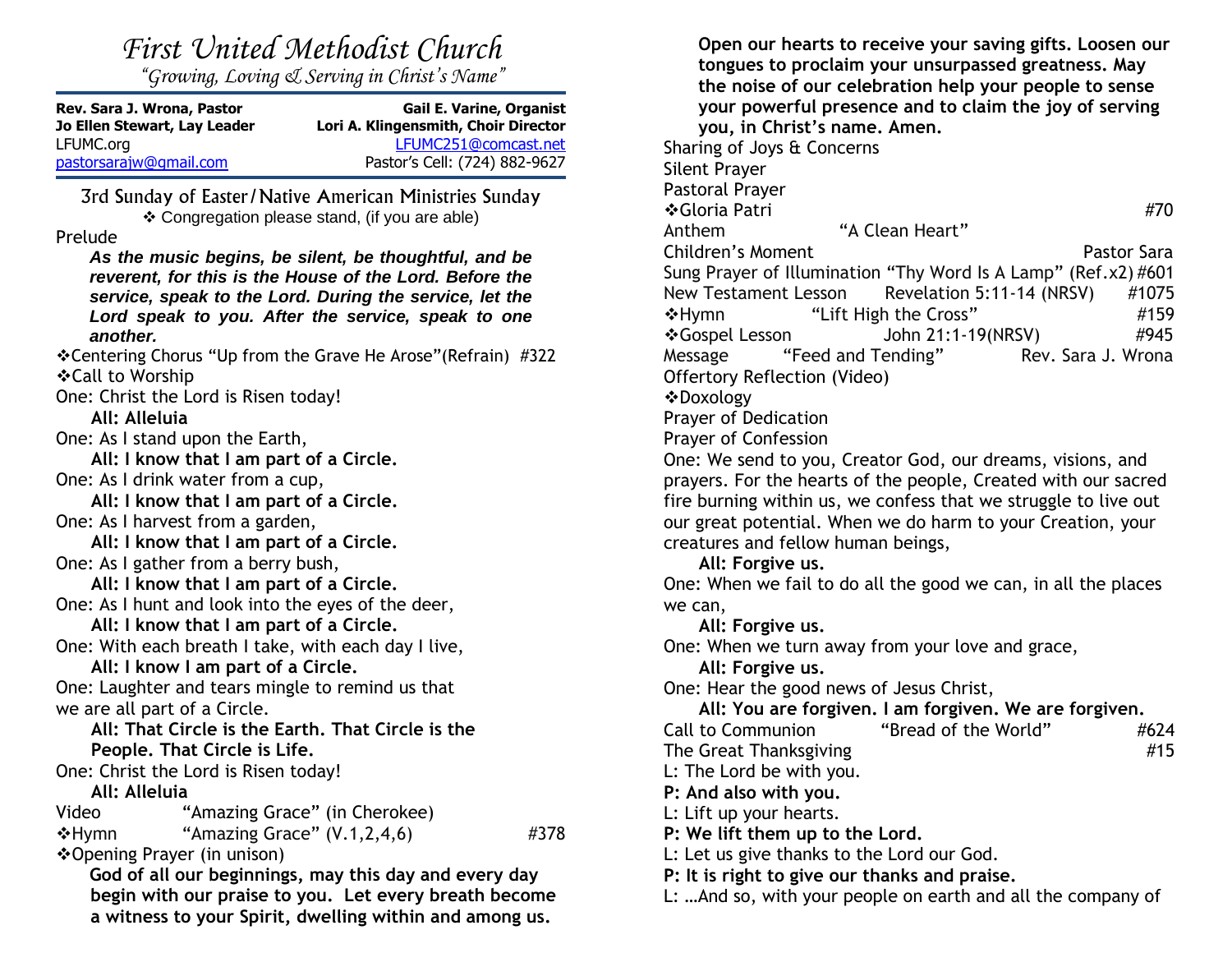![](_page_2_Picture_0.jpeg)

## COT\* Awareness Walk **Introduction**

The COT Central Office is organizing a COT Awareness Walk for Saturday, May 14, 2022. Our local walk will be held at Northmoreland Park, 280 Markle Road, Apollo at 10:00 A.M. We will meet at Pavilion #11 to sign in. The walk will be at your pace around the path of the lake. This event is intended to raise money for both the COT Central Office and the local COT sites.

In cooperation with Bethel United Methodist Church in Lower Burrell, we are hosting a walk in our local area to raise awareness. Part of our goal in raising awareness of the COT program is that we can build a base of support and knowledge in the hopes of having a site here in Western Pennsylvania in the future.

If you register by April 22<sup>nd</sup>, you will receive a t-shirt in time for the walk.

Here is the link for online registration:

https://secure.ggiv.com/for/communiotransforma/event/846328/

\*Communities of Transformation is the ministry that Katy Wrona oversees in the Alabama – West Florida Conference of the UMC.

## **Support the Humanitarian Response in the Ukraine**

United Methodists and others wishing to provide humanitarian assistance to the Ukrainian people in the wake of the Russian invasion of their country may contribute to Advance #982450, UMCOR International Disaster Response and Recovery. This fund will provide direct assistance to those in Ukraine as well as assistance to Ukrainians fleeing to neighboring countries.

Gifts to support the people of Ukraine can be made in the following ways:

- Online at **[https://umcmission.org/advance](https://umcmission.org/advance-project/982450)[project/982450](https://umcmission.org/advance-project/982450)**
- By toll-free telephone: 888-252-6174
- By check made out to Global Ministries/UMCOR with "Advance #982450-Ukraine" written on the memo line, either mailed and addressed to Global Ministries/UMCOR, GPO, P.O. Box 9068, New York, NY, 10087-9068 or given at or through any United Methodist church

One hundred percent of all Advance contributions go to the designated cause.

The United Methodist community in Ukraine, though quite small, is actively engaged in assisting neighbors in need. Global Ministries is in touch with the church's leadership as well as with church leaders in countries welcoming those who are fleeing from violence in Ukraine.

![](_page_2_Picture_16.jpeg)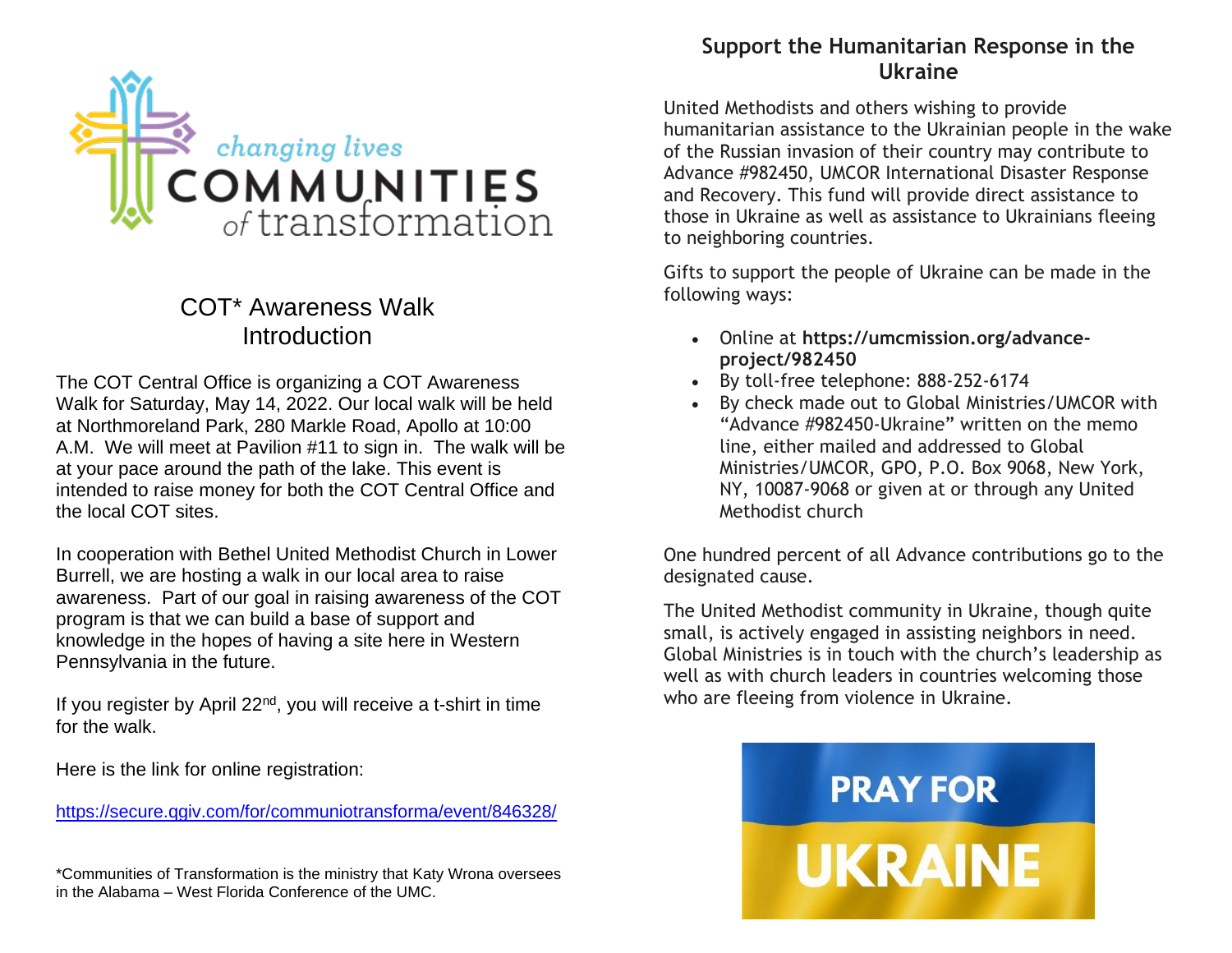![](_page_3_Picture_0.jpeg)

*I want to give a big thank you to everyone who came and enjoyed the Easter Egg Hunt! It seemed to be a good time had by all! There were so many eggs filled that we started to run out because there was so much candy! The snacks, cupcakes, cookies and jello were all delicious and very much appreciated! Thank you to Cara Stoklosa for her help setting up and getting last minute items!! I'd also like to give a huge thank you to Dianne LeSeuer for all your help in the kitchen! I couldn't have done it without you!! Finally, a great big thank you to the church for all of your donations! It truly would not have been possible without all of your support! Sincerely,*

*Shawna Johns*

**ROCK** 

The choir will be taking the summer off. If you would like to do special music please contact Lori or Lisa at the church office. There is a sign-up sheet in the vestibule. **ROCK** 

The Vandergrift Area Meals on Wheels is looking to expand service to Leechburg. This will only be possible if they have additional drivers. If you would be interested in helping them expand this vital and needed ministry, please contact Sarabeth Stopansky at 724-831-8112. **ROCS** 

### **\*Save the date\***

#### *Saturday July 9, 2022*

Kiski River Kayak / Canoe Paddle Trip. The plan is to paddle from Avonmore to Roaring Run. We will be on the water for 3 -4 hours. You can bring your own boat or rent one for the day. There is a sign-up sheet in the vestibule. **ROCS** 

## **THIS WEEK'S SCHEDULE**

**TODAY, May 1 Native American Ministries Sunday** 9:00 AM -Sunday school 10:00 AM -Worship Service 11:00 AM -Mission Outreach Take Out Luncheon **MONDAY, May 2** 6:45 PM -Choir Practice **TUESDAY, May 3** 7:00 PM -Trustees Meeting (Fellowship Hall) 7:00 PM -Women's Prayer Group (Zoom) **WEDNESDAY, May 4**  2:45 PM -Caring Crockpot Ministry 6:00 PM -Girl Scouts (Upstairs Classroom) **THURSDAY, May 5**  7:00 PM -Al-Anon Meeting **SUNDAY, May 8** 4 th Sunday of Easter 9:00 AM - Sunday school 10:00 AM - Worship Service

The **ALTAR FLOWERS** are given to the Glory of God in honor of Colton's 25<sup>th</sup> birthday on May 1<sup>st</sup> by Chris & Paula Kalmar.

**~~~~~~~~~~~~~~~~~~~~**

The **BULLETINS** are given to the Glory of God in memory & celebration of Grandma (Josephine) Womer & Lisa's birthday (April 27) by June Womer.

**ROCS** 

A memorial has been given to the Feeding Our Neighbors Fund in loving memory of:

> **T** Dr. Kenneth Mikolas by Bill & Lori Klingensmith

A memorial has been given to the Feeding Our Neighbors Fund in loving memory of:

> t Jane Nigro by Bill & Lori Klingensmith